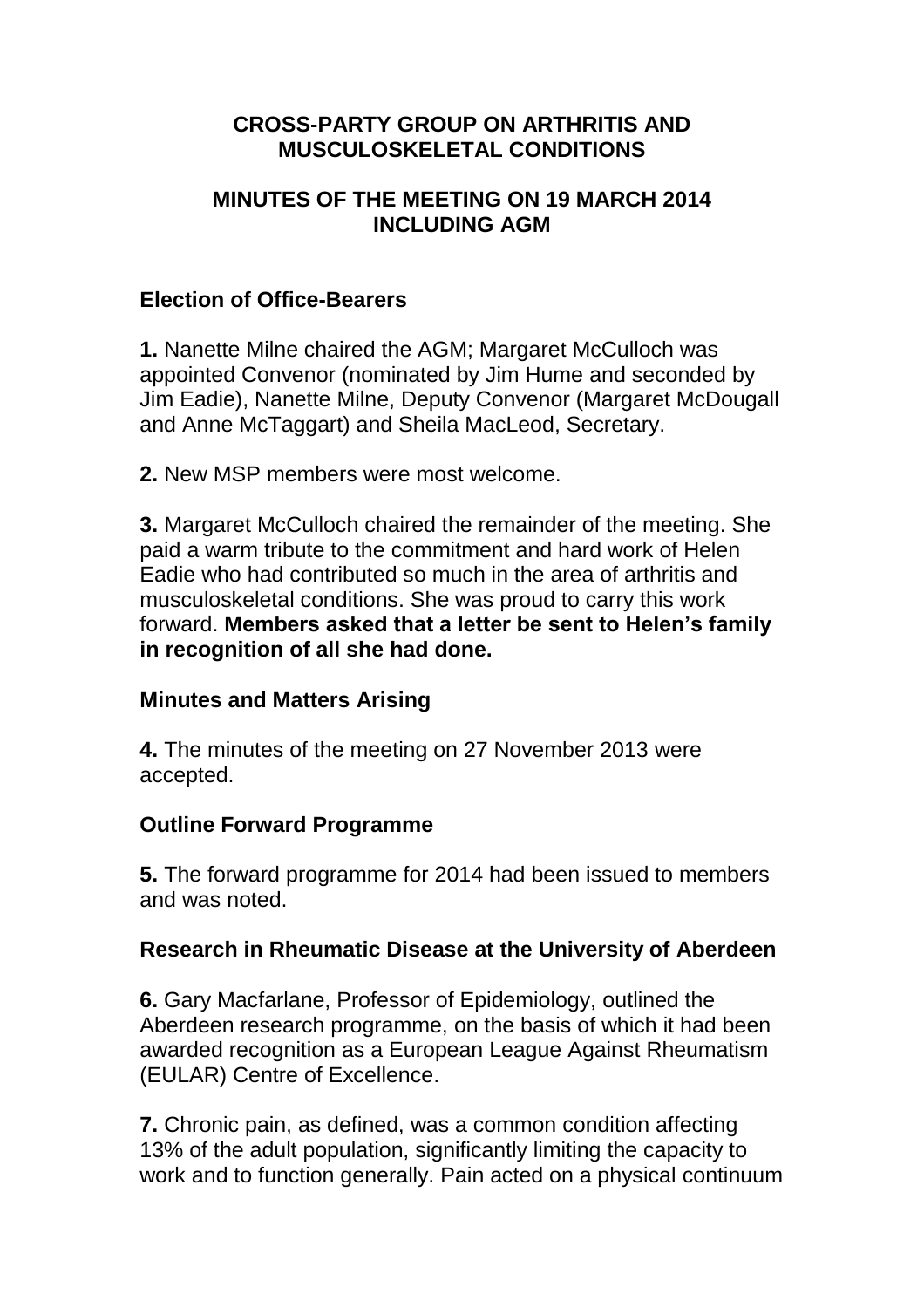from specific to widespread; where widespread and chronic it became Fibromyalgia, a condition whose origins appeared to lie in some combination of physical trauma and emotional stress. The 1958 Birth Cohort Study revealed that involvement in a road accident before the age of seven to be an important predictor. Evaluation of disease management initiatives - individually tailored exercise programme or Cognitive Behavioural Therapy (CBT) delivered remotely – indicated a significant improvement in positive outcome for both, with CBT slightly ahead, but no additional value in sequential participation in both. This therapy could be delivered well within the parameters of NICE-defined cost-effectiveness. Next steps might be preventative intervention and public health campaigns.

**8.** Richard Aspden, Professor of Orthopaedic Science, indicated the scale and severity of the problem constituted by Osteoarthritis (OA); joint replacement was highly effective but prevention would be better; back pain was the most common work-related injury and had huge costs. The disability caused by these conditions had very significant psychological as well as physical implications along with severe reduction in social, cultural and economic engagement. Traditionally regarded as purely wear and tear, OA needed to be seen in the context of the whole person – joints, all other tissues, obesity, family history and the wider health picture. If there were the possibility of regeneration of tissue in the early stage of the condition this would argue for early diagnosis and intervention. Taking into account the biomechanics of the back and hip, in all their individual variants, was an important factor also in making progress. The multidisciplinary approach in Aberdeen helped draw together these important elements.

**9.** Dr Neil Basu, Consultant Rheumatologist, regarded his research as driven by the concerns of patients of whom 60-80% report clinically relevant fatigue – as defined, a highly debilitating and sustained exhaustion which severely limits ability to function or work. Respondents in a study of ANCA Associated Vasculitis identified fatigue as the main determinant in both diminished quality of life and work disability. These results were mirrored in other rheumatological conditions and borne out in a recent National Rheumatoid Arthritis Society Scottish study. Nonpharmacological fatigue management programmes have had measurable but relatively small success. Looking at the brain in the context of fatigue has indicated there may be some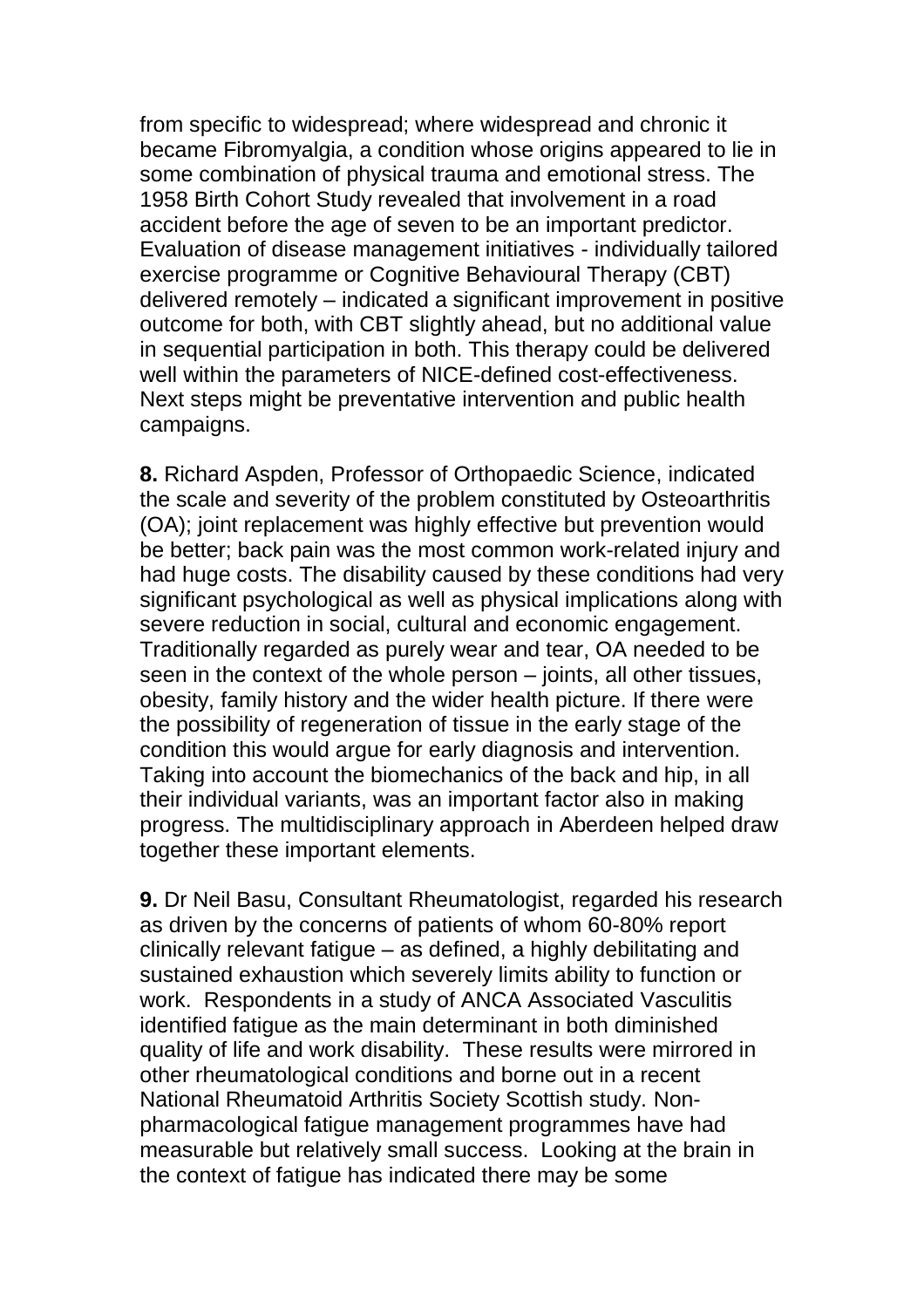abnormalities present in patients with the condition, pointing to the possibility of targeted drug intervention. Future approaches might include neuro-imaging, looking at immune biomarkers and clinical trials of interventions.

**10.** Questions and discussion raised the following –

- Difficulty for healthcare professionals in accessing CBT for their patients might prompt exploring a wide range of innovative approaches – telephone, internet and Skype as well as training the professionals involved in the primary condition, rheumatological or other, to deliver.
- In the context of Ankylosing Spondylitis and fatigue, which is the subject of current research in Aberdeen, CBT would not replace but might complement drug therapy.
- Researchers naturally take the view that resources and support available for research, especially in relation to non life-threatening conditions, are never adequate. The pharmaceutical industry is pulling out of OA research as, in the nature of the condition, drug trials take a considerable time.
- In terms of an integrated response to research certainly more joined-up thinking is needed.
- In treating complex conditions healthcare professionals need all means at their disposal; all need to be effectively validated, as an evidence-based approach is fundamental. Some evidence for complementary therapies exists but it is inadequate due to lack of trials.
- SIGN Guidelines are certainly helpful but full implementation is always the challenge.
- It is as yet unknown whether prescribing costs will come down once biologic drugs are off-patent. Treating long-term conditions raises major affordability issues.

# **Allied Health Professionals and the Integration of Health and Social Care.**

**11.** Kenryck Lloyd-Jones updated the Group on the recent passage into legislation of the Public Bodies Joint Working (Scotland) Bill and its implications for Allied Health Professionals (AHPs) and for those supporting the interests of people with arthritis and musculoskeletal conditions. The integration of health and social care aimed to improve the interface between these two